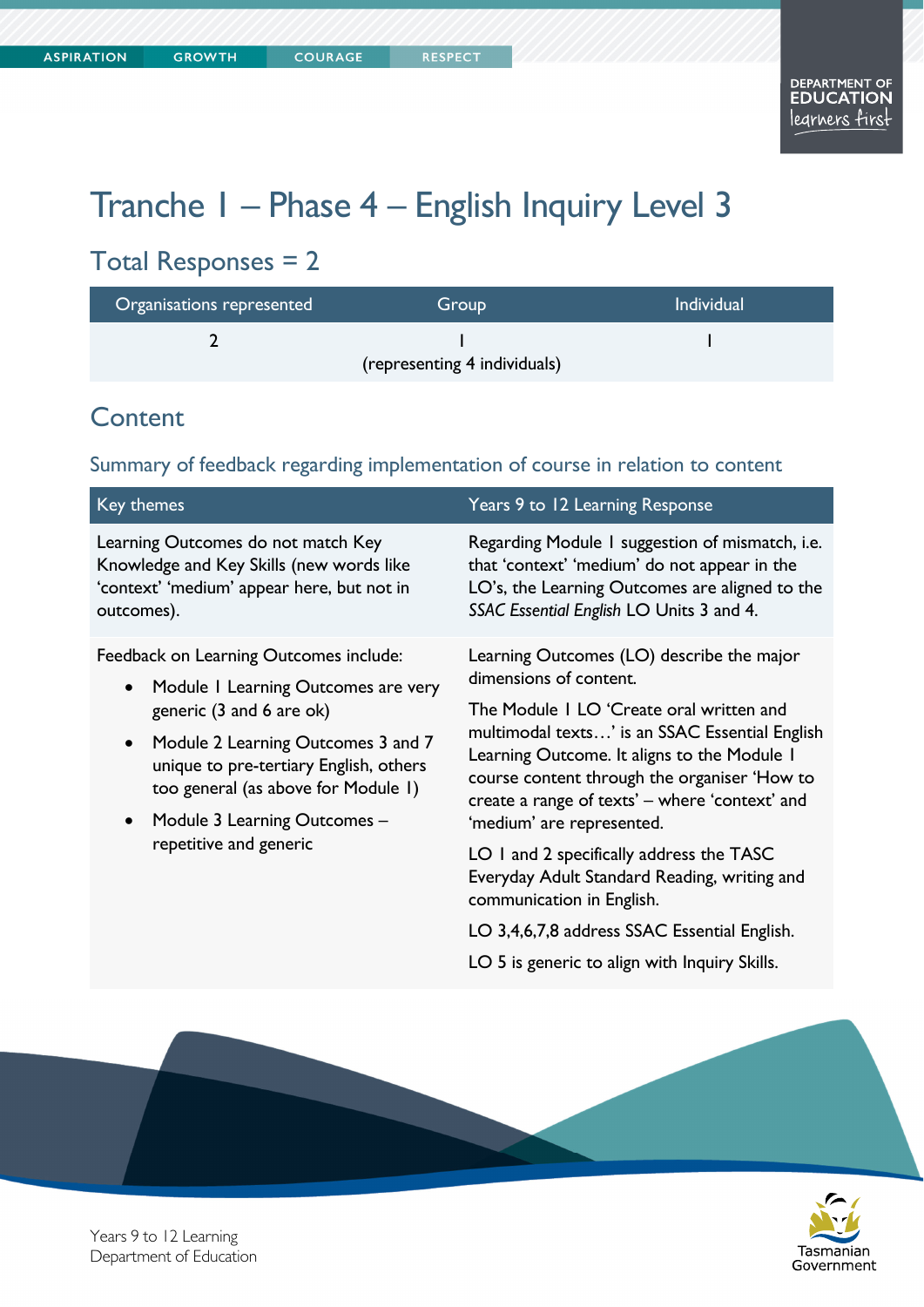Further clarification about difference between terms 'point of view' and 'perspective' is required. Despite stating that the terms are used differently in each module, the terms are used across both modules.

Feedback or queries regarding the course criteria include the following:

- Criteria need to be changed combine 1 and 2 (too much overlap), 3 is fine, 4 should delete "written", 5 states not externally assessed, but is part of the folio, 6/7/8 are fine, make a new criterion relating to creating Imaginative Texts. Last 2 elements of C1 should be moved to C5 (relating to inquiry).
- Query about number of criteria assessed (total of 8). 6-7 criteria are

#### Key themes Years 9 to 12 Learning Response

The organisation of the LO aligns to Years 9 to 12 course template and design, which is why they are repetitive.

Module 1 LO align to content: (knowledge, skills) as LO 3,4,6 are SSAC Essential English LO's. Module 1 content: (knowledge, skills) is SSAC Essential English.

Noted. The Glossary contains these definitions:

- Point of view in a text is the position from which the subject matter of a text is designed to be perceived and judged. The writer, speaker or director of the text controls what we see and how we relate to the situation, characters or ideas in the text.
- Perspective is a lens through which we learn to see the world; it shapes what we see and the way we see it. Readers and viewers may be positioned to accept or reject particular perspectives. Shared perspectives are markers of groups.

Years 9 to 12 Learning Course Design requires 8 criteria in each course across each subject.

Only 5 criteria can be externally assessed.

**C1** is externally assessed. C1 elements 4 and 5 concern academic integrity. As the Folio is externally assessed, it is imperative that academic integrity is externally assessed.

**C1 and C2:** C1 deals with control of language, C2 focuses on oral communication, presentation and multimodality. It is a requirement of the TASC Everyday Adult Standard Reading, writing and communication in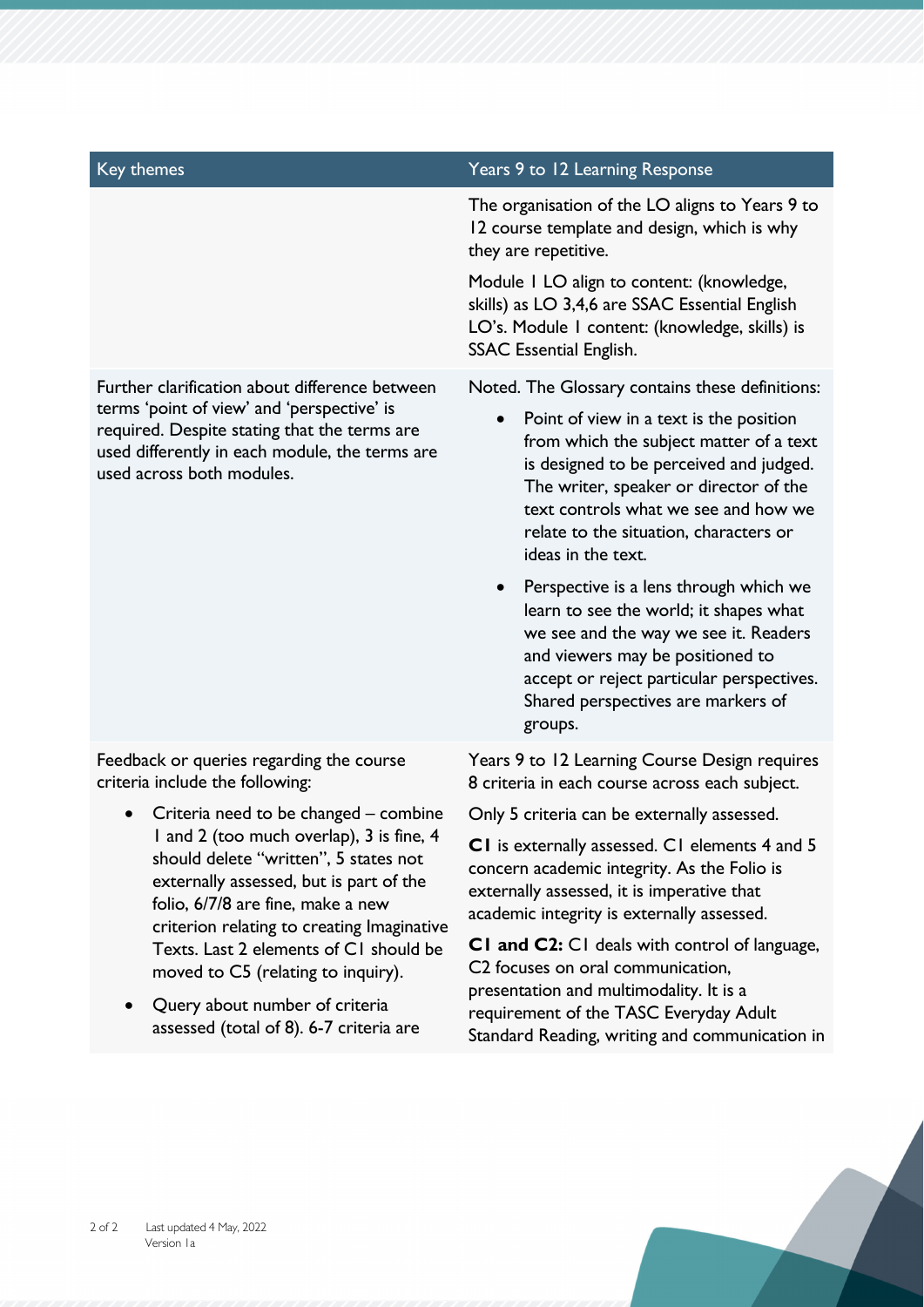| Key themes |  |                                                           | Years 9 to 12 Learning Response                                                                                                                                                                                                                          |  |
|------------|--|-----------------------------------------------------------|----------------------------------------------------------------------------------------------------------------------------------------------------------------------------------------------------------------------------------------------------------|--|
|            |  | enough. What is the difference between<br>$C2$ and $C4$ ? | English, that the standards are embedded in a<br>range of assessment criteria.                                                                                                                                                                           |  |
|            |  | Difference between C 6, 7 and 3 needs<br>clarifying.      | <b>C4</b> focuses on creating texts in a range of<br>modes aligning to SSAC Essential English Content.<br>It focuses on context, purpose, audience,<br>persuasion, argument and the craft of<br>composition.                                             |  |
|            |  |                                                           | Regarding the request to remove 'written' from<br><b>C4. C4</b> enables assessment of the SSAC<br>Essential English content, includes a range of<br>texts in different mediums and modes, as such the<br>focus is on oral, written and multimodal texts. |  |
|            |  |                                                           | C5 is not externally assessed. It is included in<br>Module 3 to assess internal student application                                                                                                                                                      |  |

management skills.

**C6** is specific to Module 1, it aligns to the *SSAC Essential English descriptor* and focuses on Point of View as defined in the glossary. i.e. Point of view in a text is the position from which the subject matter of a text is designed to be perceived and judged. The writer, speaker or director of the text controls what we see and how we relate to the situation, characters or ideas in the text.

of inquiry skills and generic research and time

**C7** is specific to Module 2. It aligns to the *SSAC Essential* English *descriptor* and focuses on Perspective as defined in the glossary. i.e., Perspective is a lens through which we learn to see the world; it shapes what we see and the way we see it. Readers and viewers may be positioned to accept or reject particular perspectives. Shared perspectives are markers of groups.

**C7** also includes ethical understanding to align with the transdisciplinary focus of the module.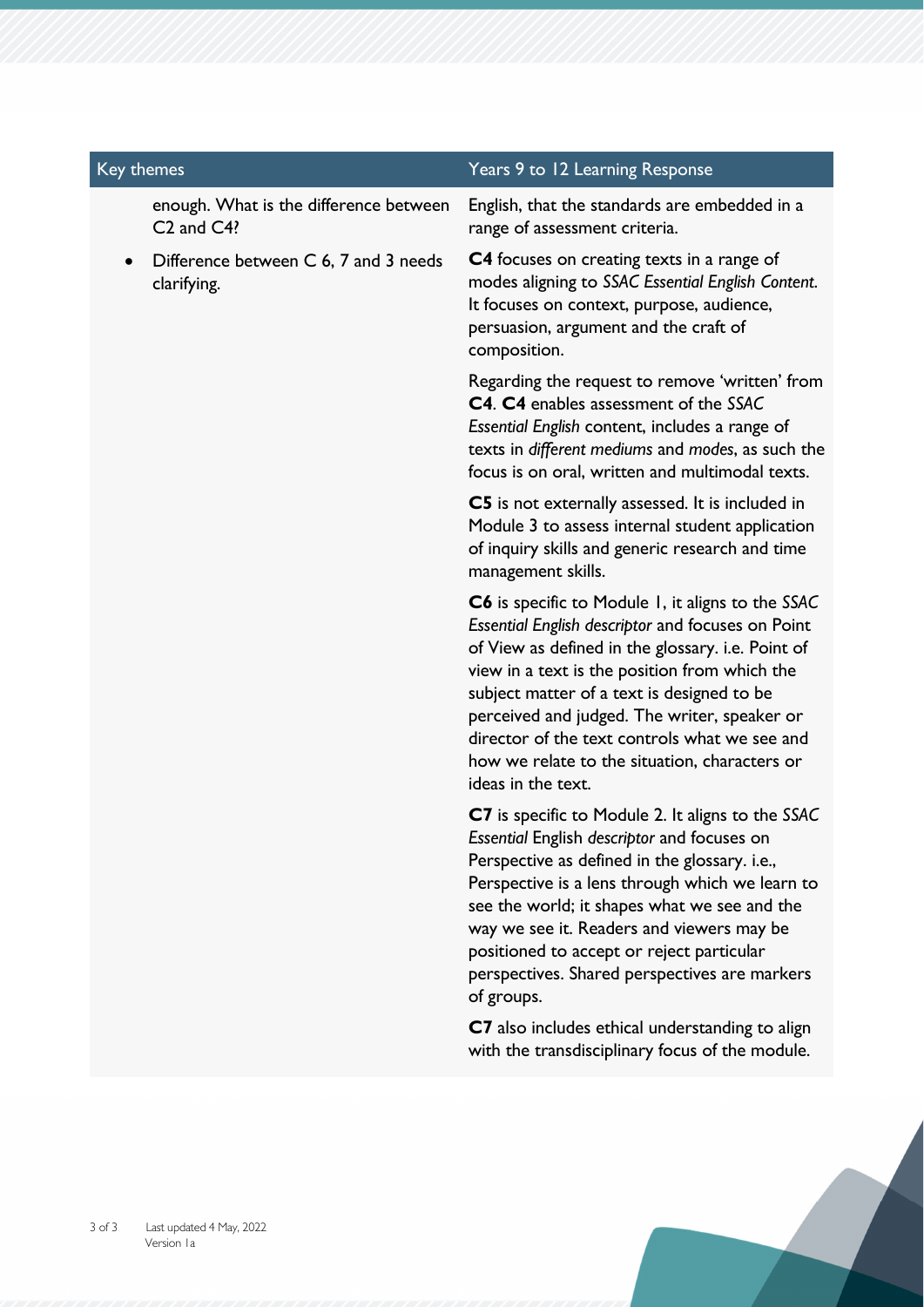| Key themes | Years 9 to 12 Learning Response                                                                           |
|------------|-----------------------------------------------------------------------------------------------------------|
|            | Re Imaginative texts: All types of texts are<br>enabled through the design of the assessment<br>criteria. |
|            |                                                                                                           |

## Work Requirements

Summary of feedback regarding implementation of course in relation to Work **Requirements** 

| Key themes                                                                                                                                                           |                                |                                                                                                                                                            |                                      | Years 9 to 12 Learning Response                            |                                                                                                  |  |
|----------------------------------------------------------------------------------------------------------------------------------------------------------------------|--------------------------------|------------------------------------------------------------------------------------------------------------------------------------------------------------|--------------------------------------|------------------------------------------------------------|--------------------------------------------------------------------------------------------------|--|
| English Inquiry 3 - work requirements are too<br>much, double the current English 3 and Lit 3<br>courses and current Writing folios 5000-8000<br>for the whole year. |                                | Noted and revised accordingly in comparison of<br>work requirements (internal and external<br>assessment arrangements) for all level 3 English<br>courses. |                                      |                                                            |                                                                                                  |  |
|                                                                                                                                                                      | Requirements                   | Work English Inquiry                                                                                                                                       | <b>English</b>                       | <b>English Literature</b>                                  | <b>English Writing</b>                                                                           |  |
|                                                                                                                                                                      | <b>Internal</b>                | Total - 7<br>7 Extended<br>Responses                                                                                                                       | Total - 7<br>7 Extended<br>Responses | Total - 8<br>7 Extended<br>Responses<br>I Short response   | Total - $13$<br>13 responses of<br>differing minimum<br>word counts +<br><b>Writers Notebook</b> |  |
|                                                                                                                                                                      | <b>External IS</b>             | Independent<br>Inquiry-Folio<br>4-Components<br>Maximum 4900                                                                                               |                                      | Independent Study<br>Folio<br>4 Components<br>Maximum 3900 | Writing Project - Folio<br>2 Components<br>Maximum 8000                                          |  |
|                                                                                                                                                                      | External<br><b>Examination</b> |                                                                                                                                                            | Examination<br>3 Essays              | Examination<br>2 Essays                                    |                                                                                                  |  |
| Work requirements: Reflective Statement word<br>count not sufficient to reflect on three<br>substantial texts; word limits for persuasive and                        |                                | English Literature.                                                                                                                                        |                                      |                                                            | Noted. Reflective statement is the same size as                                                  |  |

## Support for Implementation

1500 more realistic).

creative responses in folio are too high (1000-

Summary of feedback regarding support desired for implementation and delivery

| Key themes            | Years 9 to 12 Learning Response |
|-----------------------|---------------------------------|
| No feedback received. | No action required.             |